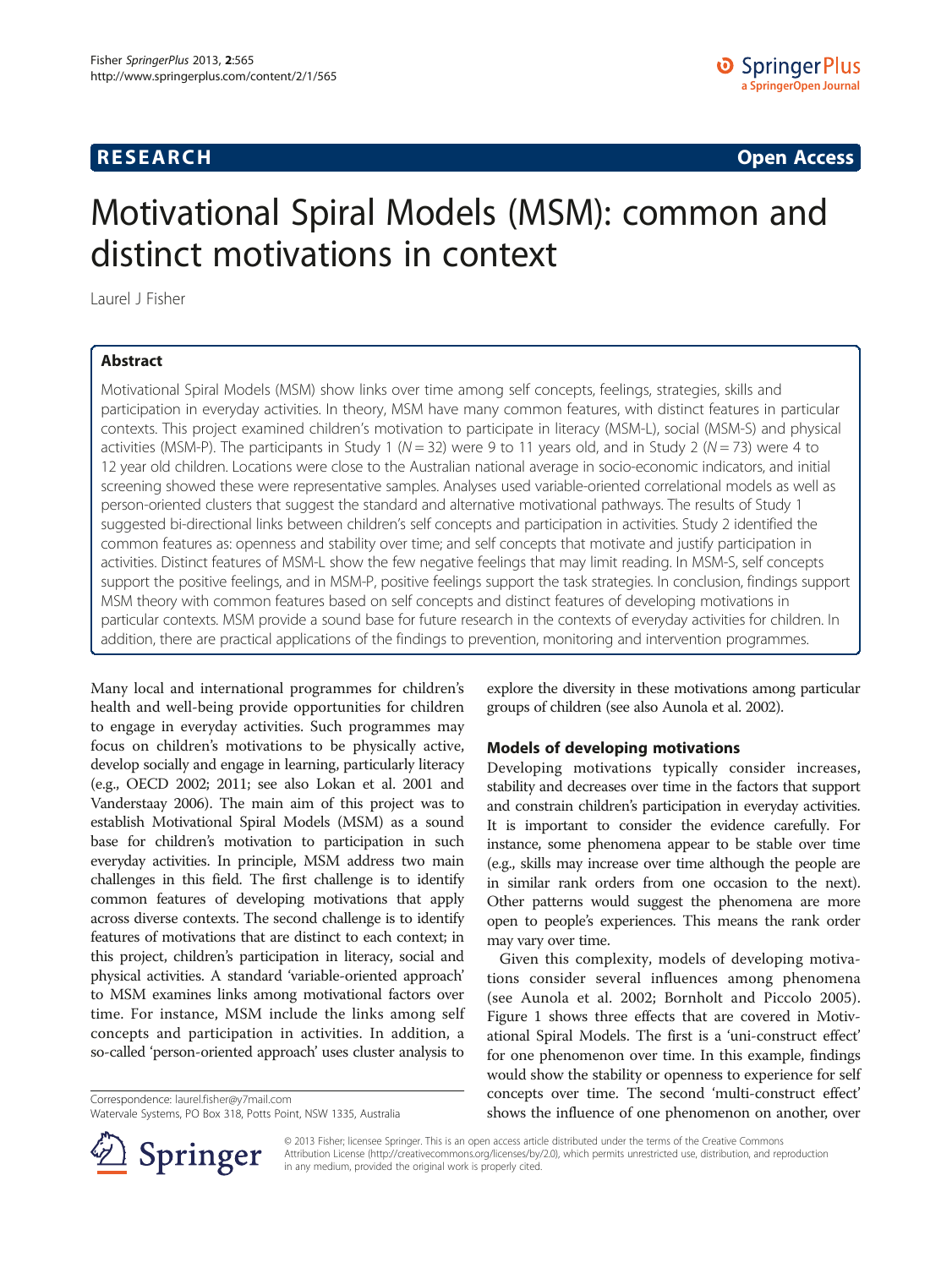<span id="page-1-0"></span>

time. In this example, initial self concepts influence subsequent participation in an activity (that is, in addition to initial links and stability and openness to experience). The third diagram of 'cross-linked spiral effects' shows where phenomena influence each other, over time. In this example, participation in an activity influences subsequent self concepts, and the initial self concepts would also influence subsequent participation in the activity.

The models in Figure 1 are described as 'uni-construct', 'multi-construct' and 'cross-linked spiral effects'. Children's developing motivations to engage in physical exercise provide prime examples. For instance, a uni-construct effect would show children's self concepts of physical exercise as moderately stable over time; remaining somewhat open to experience. A multi-construct effect would show children's self concepts influencing subsequent participation in activities, and cross-linked spiral effects would also show that participation in physical activities support developing self

concepts of physical activities. Motivational Spiral Models expand on these models to consider initial and developing links over time among children's self concepts, positive and negative feelings, strategies, skills and participation in everyday activities.

# Outline of the project

The main proposal of MSM Theory is that developing motivations have common and distinct features across contexts. This proposal is examined for MSM about participation in literacy, social and physical activities. The focus of MSM on children's participation in context, and the inclusion of feelings and strategies in the model, extend contemporary motivational models and theories. In particular, proposed MSM about literacy extend substantial motivational research with adolescents and models of children's self concepts and literacy skills (e.g., Aunola et al. [2002;](#page-12-0) Helmke and Van Aken [1995](#page-13-0);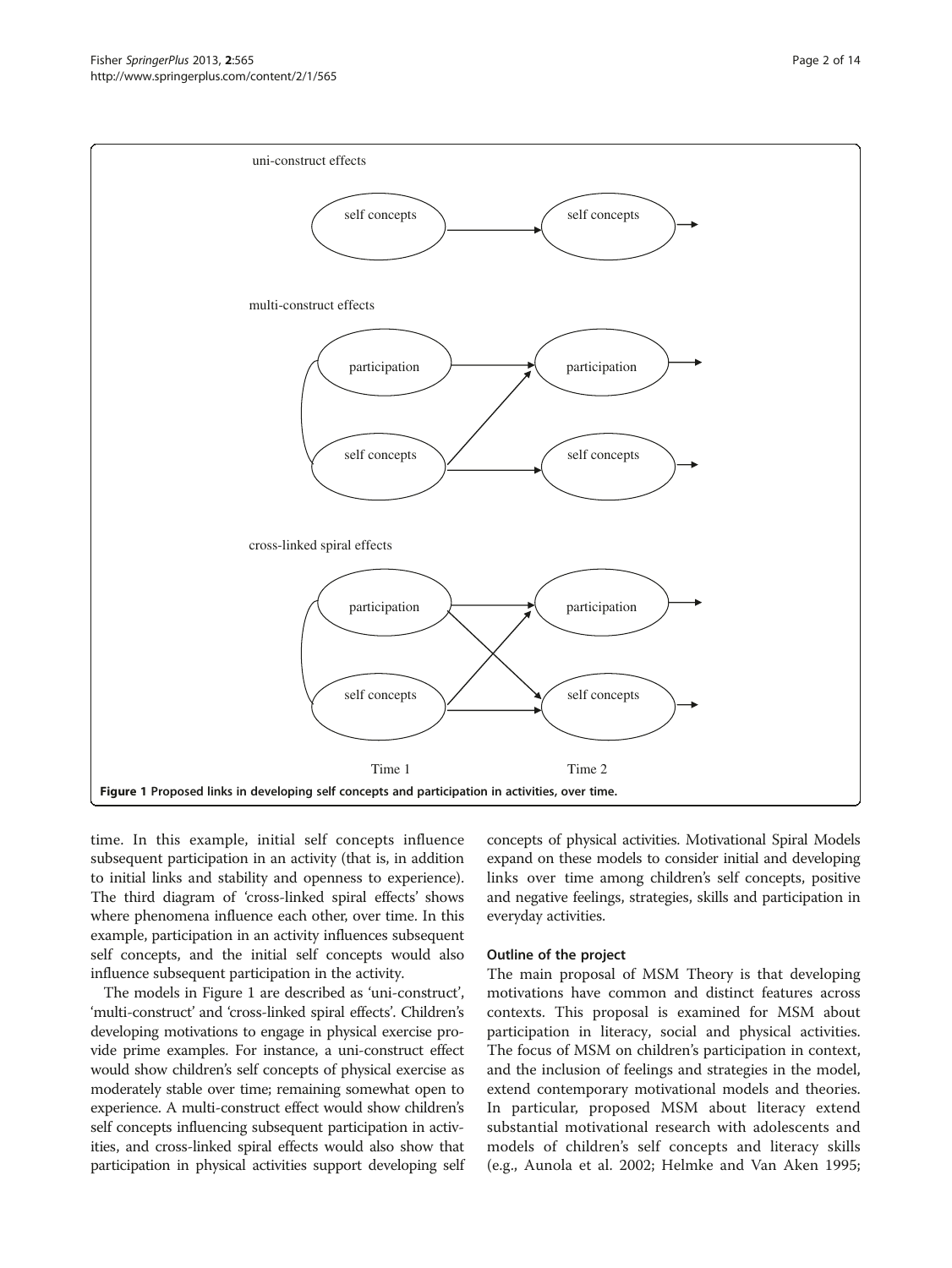Martin [2007](#page-13-0); Retelsdorf et al. [2011](#page-13-0)). In considering MSM about social activities, systematic studies identify critical outcomes of children's social behaviours (e.g., Prior et al. [2001;](#page-13-0) Rowe and Rowe [1992;](#page-13-0) Spira and Fischel [2005](#page-13-0)). Yet few studies examine children's motivations for social participation (Malti et al. [2009](#page-13-0); Wentzel et al. [2007](#page-13-0)). The proposed MSM about physical activities also contribute to models of developing motivations by extending clinical and other studies of nutrition, exercise and weight with children and adolescents (e.g., Bornholt and Piccolo [2005](#page-12-0); Bjornelv et al. [2011;](#page-12-0) Chatzisarantis et al. [1998](#page-12-0); Downs et al. [2007](#page-12-0); Iannotti et al. [2013](#page-13-0); Larkin and Hoare [1992](#page-13-0); Rose and Larkin [2002\)](#page-13-0).

# Stability over time and responsiveness to experience

Research to date suggests that uni-construct models would show more or less stability as openness to experience for each component in MSM (Aunola et al. [2002;](#page-12-0) Bornholt and Piccolo [2005\)](#page-12-0). For instance, children's skills and associated task strategies would be relatively stable over time. For example, Spencer et al. [\(2003](#page-13-0)) show stable indicators of cognitive skills over two-week to twelveweek intervals (where correlations  $r_{(T1-T2)}$  range from 0.8 to 0.9). In contrast, particular feelings about activities are typically fleeting experiences (see Greifeneder et al. [2011](#page-13-0); Lewis et al. [2008](#page-13-0)), meaning that children's feelings are unlikely to be sustained over time.

The research also suggests openness as moderate stability for participation and self concepts. There are typically variations with time intervals as well as variations that are inherent in personal and social self-categorizations (e.g., Bornholt [2005a;](#page-12-0) Spencer and Bornholt ([2003](#page-13-0)). Overall, it was expected that there would be variations in uni-construct effects for components of MSM of children's participation in literacy, social and physical activities.

# Strategic links in the model Self concepts and behaviour

Substantial research identifies a perceptual basis rather than an actual basis to self concepts. In particular, attitudebehaviour models across activities consistently link self concepts with intentions, participation and behavioural choices (e.g., Bornholt [2004;](#page-12-0) Bornholt and Piccolo [2005](#page-12-0); Jacobs et al. [2003;](#page-13-0) Wigfield and Eccles [2000](#page-13-0)). Although some studies may report on weak links with large samples, meta analysis and studies in specific contexts (Aunola et al. [2002;](#page-12-0) Bornholt [2005a;](#page-12-0) Hattie [1992; 2002](#page-13-0); Spencer et al. [2003\)](#page-13-0) show few direct links developing over time between self concepts and standard assessments (e.g., r about 0.22 in meta analysis by Hattie [1992](#page-13-0)). In contrast, consistent weak to moderate links between self concepts and participation in activities are considered here as multi-construct and cross-linked spiral effects. In particular, it is proposed that children's justifications of

participation in activities play a role in developing subsequent self concepts about activities. In addition, it was expected that children's self concepts about activities would support and constrain subsequent participation in activities. Together, the effects generate proposed spiralling cross-links in the developing motivations for literacy, social and physical activities.

# Roles of task strategies

Observations of children's behaviour include task-avoidance and engagement strategies to support developing skills, specifically in literacy (e.g., Bornholt [2002a](#page-12-0); Mägi et al. [2013](#page-13-0); Paris and van Kraayenoord [1998](#page-13-0); Tunmer and Chapman [2002](#page-13-0)). These task strategies combine observations such as procedural initiative, the use of materials, involvement, pace and task completion. It is plausible that children's experience of these effective task strategies may be associated with initial positive feelings and limit any negative feelings about the activity. However, the fleeting nature of feelings about activities would suggest that such effects are unlikely to have an impact over time.

It was therefore expected that task strategies in MSM would support initial and subsequent skills, and that children's experiences of effective task strategies may also support developing self concepts and subsequent participation in the activities.

# Feelings and self concepts

Feelings are ephemeral 'affective experiences' rather than enduring moods (e.g., Greifeneder et al. [2011](#page-13-0); Lewis et al. [2008\)](#page-13-0), that are more complex than an unpleasant-pleasant dimension (e.g., Skinner et al. [2009](#page-13-0)). Instead, models of feelings about activities cover positive feelings (such as feeling alright and pleased) and negative feelings such as worry, guilt, disgust and anger (e.g., Bornholt et al. [2005;](#page-12-0) Goetz et al. [2012;](#page-12-0) Greenwald et al. [2000](#page-12-0); Niedenthal and Halbertstadt [2000\)](#page-13-0).

In brief, positive and negative feelings may support or constrain initial behaviours. Yet overall effects are unlikely to have an enduring impact on subsequent self concepts, strategies and skills in models of literacy, social and physical motivation. It is also important to consider contemporary research that identifies situations in which specific feelings may alter self judgements, such as ambiguous situations needing elaboration (e.g., Forgas [2001;](#page-12-0) Gramzow et al. [2000;](#page-12-0) Greifeneder et al. [2011;](#page-13-0) Sedikides [1995](#page-13-0)).

# Motivational Spiral Models–MSM in context

It was proposed that developing motivations for children's participation have common and distinct features across literacy, social and physical activities. It was expected that: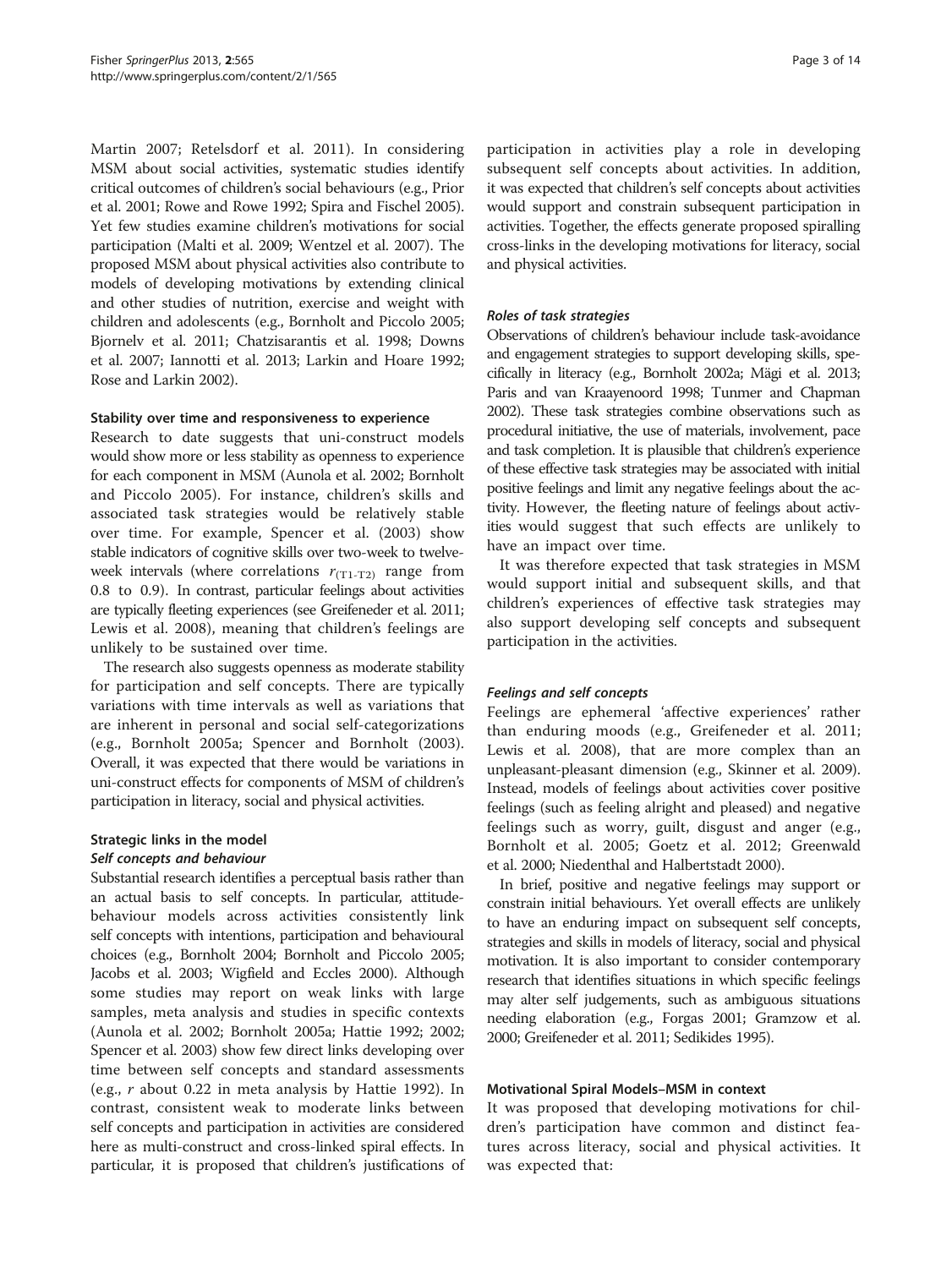- a) self concepts are common features of literacy, social and physical motivations;
- b) common variations in uni-construct effects include stable skills, moderately stable to more openness in self concepts, strategies and participation, and ephemeral feelings;
- c) multi-construct and cross-linked spiral effects identify developing motivations among self concepts, positive and negative feelings, strategies, skills and participation; and
- d) particular positive and negative feelings identify the distinct models of motivation.

# Method

# Design

The main correlational models over time identify MSM in contexts of literacy, social and physical activities. Models in Study 1 link children's self concepts and participation at Time 1 to Time 3 (a month apart). In Study 2, the MSM link children's self concepts, feelings, task strategies, skills and participation, at Time 1 and Time 2 (a year apart). The project includes reports of initial screening of general emotional, cognitive, social and physical characteristics in order to ensure these are representative samples of children.

# Participants

The project was located in urban areas close the Australia national average of 1000 in socio-economic indicators (SEIFA, ABS [2006\)](#page-12-0). In Study 1, the participants  $(N = 32)$ were 9 to 11 years old (mean 9.7, sd 0.5, boys 41%, girls 59%). All the children speak English at school, and most of the children speak English at home (75%) or English with community languages. The participants in Study 2 ( $N = 73$ ) were 4 to 12 years old (mean 8.8, sd 2.4, girls 44%, boys 56%). The children all speak English at school, and English (78%) or English with community languages at home. The retention rate was satisfactory (84%) considering the number families who move house during the year.

# Materials in initial screening

Screening relied on standard assessments that are specifically designed for children. Emotional indicators of general mood used reverse scoring from the Children's Depression Inventory-Short Form, CDI-S (Kovacs [1992](#page-13-0); [1996](#page-13-0)). The 10 CDI-S items form a reliable indicator (alpha = 0.78). Administration takes less than ten minutes, where the researcher reads each item aloud and the child marks the responses. The scores (0, 1, 2) are added to form scores that range from  $(0)$  low to  $(20)$  high.

General cognitive screening with SYSTEMS-R (Bornholt et al. [2004; 2010](#page-12-0); Fisher et al. [2010](#page-12-0); Ouvrier et al. [1999\)](#page-13-0) is reliable (alpha  $\geq$  0.7) and has strong concurrent validity with full assessments (Differential Abilities Scales DAS, Elliott [2007](#page-12-0), GCA  $r = 0.81$ ; Stanford-Binet  $r = 0.88$ ). Individual administration takes under 10 minutes and responses (0/1) to 40 items are summed to form total scores that were expressed as percentages.

General physical indicators used the Body Mass Index (BMI) that is calculated from measured height and weight [ $kg/m<sup>2</sup>$ ]. The children's heights and weights were measured in private by a researcher. It is important to note that indicators of BMI are adjusted for age based on WHO charts for children (e.g., de Onis et al. [2007\)](#page-12-0).

# Materials for the components of MSM Self concepts

The ASK-KIDS Inventory (Bornholt [2005a](#page-12-0), [2005b](#page-12-0)) is used in clinical and education settings (Bornholt [2004](#page-12-0); Marsh et al. [2005](#page-13-0); Penn et al. [2001;](#page-13-0) Russell et al. [2002](#page-13-0)). Self concepts average the responses to five questions (e.g., 'How good are you at [the activity]?'). Responses use dot-point ratings, and create reliable self concepts (alpha  $\ge$  .7). Scores range from 1(low) to 5 (high).

Feelings about activities include positive and negative feelings (Bornholt [2002b](#page-12-0); Bornholt et al. [2005](#page-12-0); Russell [1980](#page-13-0)). Brief guided conversations about simple line drawings define the activity. Children are interviewed by a trained researcher saying 'How do you feel doing [the activity]?'. The interviewer reads the 16 words slowly and the child ticks words (or not) to indicate feelings (e.g., 'alright', 'pleased', 'worried'). Reactive rather than spontaneous techniques overcome any limits in naming feelings. Responses (coded 0/1) form reliable indicators (alpha about 0.70, range 0.62 to 0.87) of positive feelings and related-yet-discrete negative feelings (guilt, worry, disgust and anger) about each activity. The scores are scaled to range from (1) low to (5) high.

# Participation

Children indicate engagement in activities during interviews by a trained researcher. Simple line drawings define the activity. The example used is reading, that was repeated for social and physical activities. For instance, the interviewer shows the child line drawings of an open book, letters and words on a page, and says 'Here are some activities for you to do. This activity is about reading. How much do you read?'

Earlier findings used choices among tasks and activities to confirm validity of these responses, yet such choice behaviours are necessarily limited by dependent outcomes as  $1^{st}$   $2^{nd}$  or  $3^{rd}$  choice (see Coleman and Bornholt [2003](#page-12-0); Bornholt [2004](#page-12-0)). The direct items used here are ideal where children are about to engage in activities, which ensures that the context heightens the salience. Interviews took place in the school hall where children were engaged in cognitive, social and physical assessments as part of the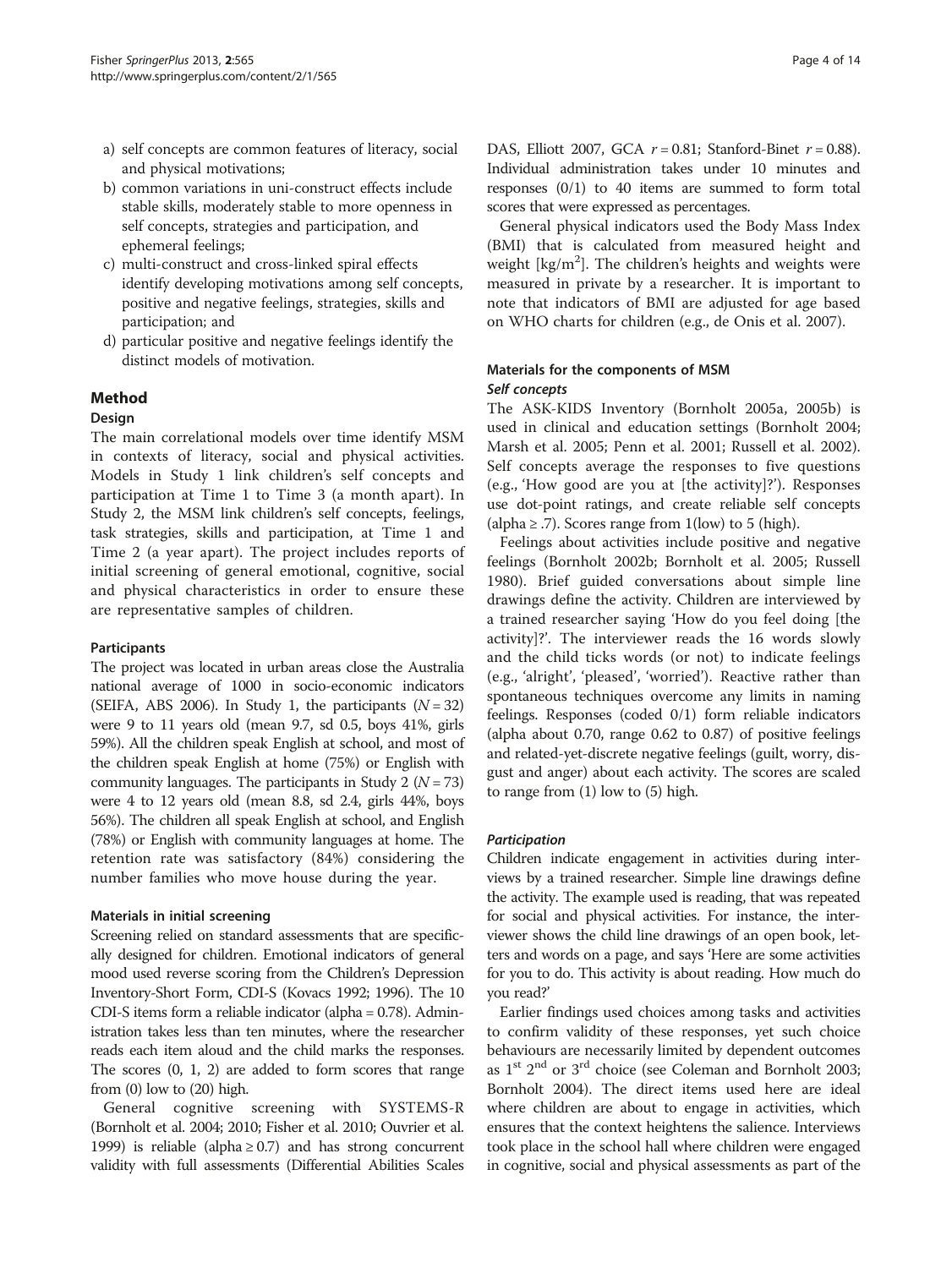project. The responses used five dot-point ratings from (1) low to (5) high.

Task strategies combine procedural initiative, sequences, persistence, involvement and pace (Bornholt [2002a](#page-12-0); Paris & van Kraayenoord [1998](#page-13-0)). Strategies were observed during standard assessment tasks. Observations form reliable indicators (alpha  $\geq$  0.70, inter-rater reliability  $r_{(AB)} =$ 0.75). The scores range from (1) low to (5) high.

Literacy, physical and social skills used standard assessment materials. Indicators of literacy skills used reliable and valid TORCH Test of Reading Comprehension (ACER [2003](#page-12-0)). TORCH is Rasch-modelled so that children may read various age-appropriate passages and the scores can be related to an underlying TORCH scale. Administration of TORCH materials may be with individual children or in small groups.

Indicators of physical skills used the Movement Assessment Battery for Children (Henderson and Sugden [1992;](#page-13-0) Schulz et al. [2011\)](#page-13-0). Eight items in age bands include reversed coded manual dexterity, ball and balance skills (Brake and Bornholt [2002, 2004](#page-12-0); Bornholt and Piccolo [2005](#page-12-0)) as a reliable scale (alpha  $\geq 0.7$ ) from (1) low to (5) high.

Social behaviours were indicated by the RBRI Rowe Behaviour Rating Inventory (Rowe and Rowe [1995](#page-13-0); Fisher and Spencer [2013\)](#page-12-0). Children were observed and filmed during open-ended construction tasks for small groups of four or five children. Coding used the 12-item RBRI teacher rating form. Ratings form reliable scales (alpha = 0.82 to 0.91, inter-rater reliability  $r_{(AB)} = 0.70$ ). The scores range from (1) low to (5) high.

# Procedure

The project was approved by the University Ethics Committee and also by the State Government Department of Education. To control for broad social factors, the location was selected carefully. The government co-educational schools are as close as possible to the Australian national average in socio-economic indices (SEIFA, ABS [2006\)](#page-12-0).

Administrators posted information and consent forms to parents or guardians. In co-operation with teachers, and written parental consent, children were interviewed and assessed by trained researchers individually and small groups in the school hall. With various starting points, children moved among activities, with rests, over 90 minutes.

# Analyses

Descriptive (mean, SD), inferential statistics (t-tests, ANOVA, correlation, regression, with standard criteria,  $p < .05$ ) and cluster (k-means) used SPSS Windows. Cluster analysis is an exploratory technique to group similar individuals systematically, with visual aids to interpret outcomes (e.g., Everitt and Dunn [1983;](#page-12-0) Kanungo et al. [2002](#page-13-0)).

# Results

# Study 1 developing self concepts and participation

The initial screening for participants in Study 1 included emotional, cognitive and physical indicators. The findings suggest these children were a representative sample where profiles were similar to population norms, considering the age of the children. Profiles show BMI (mean 18.9 SD 3.7, de Onis et al. [2007](#page-12-0)), reading skills (TORCH mean 34.5, SD 8.6 (ACER [2003\)](#page-12-0) and mood (mean 4.5, SD 4.3) indicated few depressive symptoms (Kovacs [1996\)](#page-13-0). Preliminary analysis showed that the profiles were similar for girls and boys (t-tests were not statistically significant, ns). In addition, there were few effects of age, where regression coefficients were not statistically significant, except for self concepts about social activities ( $β = 0.34$ ,  $p < .05$ ) due to variations in mood.

The main results of Study 1 show developments in self concepts in relation to participation over time (on three occasions, a month apart). Results in Table 1 show positive self concepts and participation in literacy, social and physical activities.

Figure [2](#page-5-0) shows significant links in the conceptual models (for details see Table 1). The 'uni-construct' links from one occasion to the next indicate openness to experience. 'Multi-constructs' from self concepts to participation, and participation to self concepts, show additional influences over time. Spiral effects are suggested for literacy

| Table 1 Profiles and development of self concepts and |  |  |  |
|-------------------------------------------------------|--|--|--|
| participation over time (a month apart)               |  |  |  |

| Context  | Means (sd)                     | Time 1     | Time 2          | Time 3        |
|----------|--------------------------------|------------|-----------------|---------------|
| Literacy | self concepts                  | 3.88(0.89) | 4.05(0.83)      | 4.03 (0.91)   |
|          | participation                  | 4.22(0.83) | 3.89(1.18)      | 4.04 (1.07)   |
| Social   | self concepts                  | 4.13(1.02) | 4.21 (0.92)     | 4.13 (0.96)   |
|          | participation                  | 4.25(1.02) | 4.30 (0.99)     | 3.92 (1.36)   |
| Physical | self concepts                  | 3.93(1.22) | 4.47(0.61)      | 4.31 (1.03)   |
|          | participation                  | 4.34(1.15) | 4.52(0.87)      | 4.21 (1.07)   |
| Context  | Regression ( $\beta$ ) p < .05 |            | Time $(1 to 2)$ | Time (2 to 3) |
| Literacy | self concepts                  |            | 0.32            | 0.27          |
|          | participation                  |            | ns              | 0.52          |
|          | self concepts: participation   |            | ns              | 0.25          |
|          | participation: self concepts   |            | 0.38            | 0.20          |
| Social   | self concepts                  |            | 0.86            | 0.58          |
|          | participation                  |            | 0.51            | 0.33          |
|          | self concepts: participation   |            | ns              | 0.48          |
|          | participation: self concepts   |            | ns              | 0.28          |
| Physical | self concepts                  |            | 0.25            | 0.57          |
|          | participation                  |            | 0.52            | 0.36          |
|          | self concepts: participation   |            | ns              | 0.35          |
|          | participation: self concepts   |            | 0.35            | 0.25          |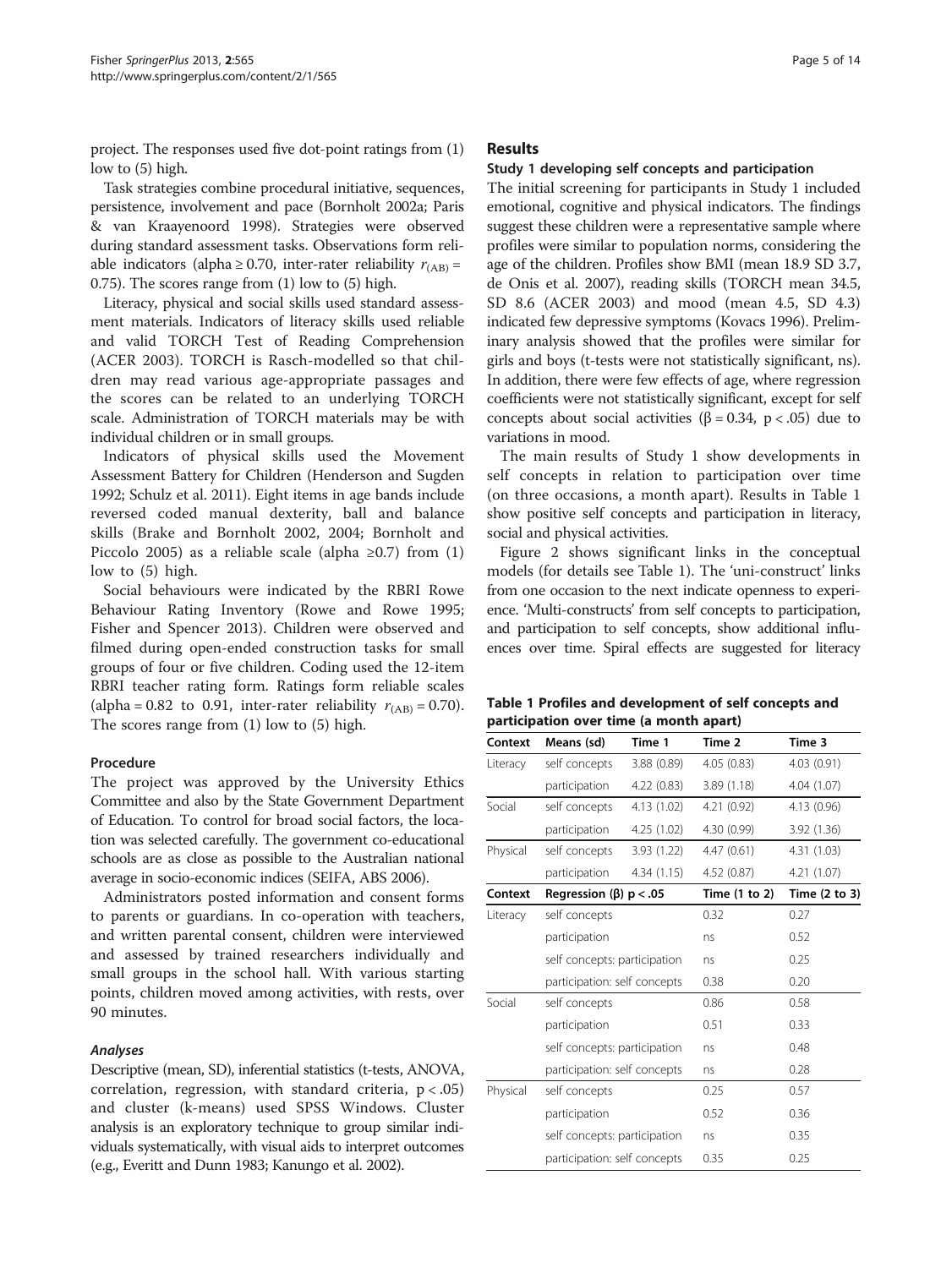# <span id="page-5-0"></span>Fisher SpringerPlus 2013, <sup>2</sup>:565 Page 6 of 14 http://www.springerplus.com/content/2/1/565



activities, from Time (1 to 2), and Time (2 to 3), and are evident from Time (2 to 3) as cross-links between self concepts and participation in social and physical activities.

In summary, the findings suggest developing motivations as links among self concepts and participation in the contexts of literacy, social and physical activities. In particular, findings suggest that children's self concepts may motivate and justify participation. Overall, the results support careful screening, particularly for mood, and suggest that it is worthwhile tracing developing motivation over longer time intervals in Study 2.

# Study 2 MSM in context–part 1 screening

Screening of general emotional, cognitive, social and physical indicators confirm the representative sample, to suggest it is appropriate to draw inference from the findings. Specifically, profiles were close to 50th percentile of BMI from measured heights and weights (WHO charts by age,  $t = 0.62$  ns, see de Onis et al. [2007\)](#page-12-0). There was some variation in positive moods (CDI-S 0 to 14, mean 3.7, SD 4.1), and no depressive symptoms (Kovacs [1992](#page-13-0)).

Cognitive screening was close to population means by age (t-tests ns, with one exception for seven year old children,  $t = 4.5$ , p < .05, Bornholt et al. [2004](#page-12-0)), and movement skills were above the 50th percentile  $(t = 6.6, p < .001,$ effect 0.7 SD, Henderson and Sugden [1992\)](#page-13-0). Children's social behaviours were close to the  $50<sup>th</sup>$  percentiles for observed sociable ( $t = 0.3$ , ns), attentive ( $t = 5.3$ , p < .001, effect 0.4 SD) and settled behaviours  $(t = -1.3, \text{ns}, \text{see})$ Fisher and Spencer [2013;](#page-12-0) Rowe and Rowe [1995\)](#page-13-0).

# Results for MSM motivational spiral models Profiles by age and gender

Profiles in Figure [3](#page-6-0) were similar for younger and older girls and boys in self concepts, feelings, strategies and participation (F-tests were not statistically significant, with few exceptions). As standard assessments, children's skills were unbiased by gender (literacy  $F = 1.4$  ns, social  $F = 2.8$  ns, physical  $F = .30$  ns) and skills tended to increase with age (literacy β = 0.56, social β = 0.23, physical  $\beta$  = 0.30). Therefore, subsequent analyses used age-based percentiles of skills, and the responses for younger and older girls and boys were combined.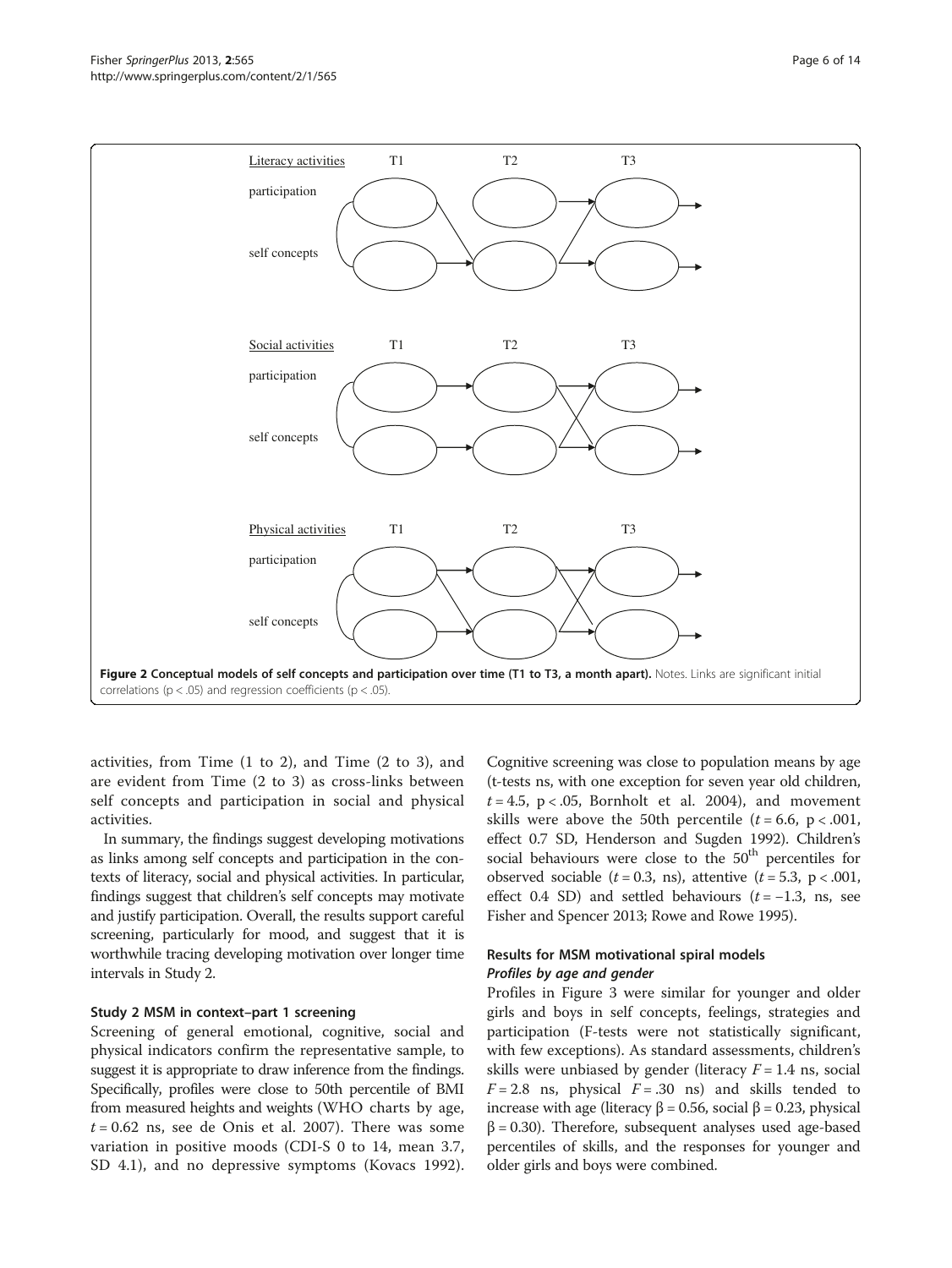<span id="page-6-0"></span>

# Profiles of motivations and behaviours

The profiles in Table 2 show the reliability of materials (alpha about 0.7). On average, the profiles for Time 1 and Time 2 describe the children's moderate self concepts, positive feelings with few negative feelings,

| <b>Table 2 Profiles for Motivational Spiral Models of</b>   |
|-------------------------------------------------------------|
| Literacy, Social and Physical activities, with reliability, |
| mean (sd) and range, at Time 1 and Time 2 (a year later)    |

| <b>Motivational Spiral Models</b> |                     | Time 1 |      |       | Time 2 |       |
|-----------------------------------|---------------------|--------|------|-------|--------|-------|
|                                   |                     | Alpha  | Mean | (sd)  | Mean   | (sd)  |
| MSM-L Literacy                    | skills <sup>a</sup> | .79    | 3.1  | (0.9) | 3.3    | (0.7) |
|                                   | task strategies     | .73    | 3.2  | (0.9) | 3.4    | (1.0) |
|                                   | self concepts       | .86    | 3.8  | (1.1) | 3.9    | (1.1) |
|                                   | positive feelings   | .69    | 3.7  | (1.6) | 3.3    | (1.3) |
|                                   | negative feelings   | .83    | 1.6  | (0.9) | 1.3    | (0.5) |
|                                   | participation       | .77    | 3.7  | (1.5) | 3.7    | (1.4) |
| <b>MSM-S Social</b>               | skills <sup>a</sup> | .90    | 4.0  | (0.9) | 4.7    | (0.6) |
|                                   | task strategies     | .83    | 3.1  | (1.0) | 3.4    | (0.9) |
|                                   | self concepts       | .68    | 4.3  | (0.7) | 4.2    | (0.9) |
|                                   | positive feelings   | .67    | 3.6  | (1.5) | 3.1    | (1.3) |
|                                   | negative feelings   | .66    | 1.7  | (0.8) | 1.4    | (0.5) |
|                                   | participation       | .71    | 4.2  | (1.2) | 4.4    | (1.0) |
| MSM-P Physical                    | skills <sup>a</sup> | .70    | 3.8  | (0.7) | 4.2    | (0.9) |
|                                   | task strategies     | .83    | 3.1  | (1.1) | 3.5    | (0.9) |
|                                   | self concepts       | .86    | 4.4  | (0.9) | 4.3    | (0.8) |
|                                   | positive feelings   | .71    | 3.8  | (1.4) | 3.6    | (1.2) |
|                                   | negative feelings   | .90    | 1.4  | (0.9) | 1.2    | (0.5) |
|                                   | participation       | .77    | 4.5  | (0.9) | 4.4    | (1.1) |

Note.<sup>a</sup> for ease of comparison the skills scores are re-scaled from (1) low to (5) high.

moderate strategies, skills and participation in literacy, social and physical activities.

Self concepts at Time 1 were within an optimal range for everyday activities. That is, on average, optimal self concepts are somewhat above the mid-point of scales; about 3.8 on five-point scales (see Bornholt [2005a](#page-12-0)). On average, children also express moderately positive feelings with little guilt, anger, disgust and few worries about activities. Table 2 also shows moderate task strategies with observations that were close to the mid-points of scales for literacy, social and physical activities (t-tests were not significant). In addition, children's participation was close to optimal ratings of 3.8 in literacy  $(t = 1.6 \text{ ns})$ . Participation was somewhat stronger in social activities  $(t = 5.2 \text{ p} < .001, \text{ effect size } 0.4 \text{ SD})$  and also for children's participation in physical activities  $(t = 10.0 \text{ p} < .001, \text{ effect}$ size 0.5 SD).

# Study 2 MSM in context–part 2. Common and distinct features

Part 2 of the study was designed to examine common and distinct features of MSM about literacy, social and physical activities. Figure [4](#page-7-0) describes children's developing motivations to participate in literacy activities (MSM-L). Figure [5](#page-8-0) describes motivations to participate in social activities (MSM-S), and Figure [6](#page-9-0) describes motivations for physical activities (MSM-P). Results for each MSM show significant links  $(r, p < .05)$  among initial components at Time 1, stability and openness to experience over time (β T1-T2), and strategic links and the spiralling motivations over time (β T1-T2,  $p < .05$ ).

Results show two common features of developing motivations in MSM-L, MSM-S and MSM-P. The common features were: (a) the uni-construct stability and openness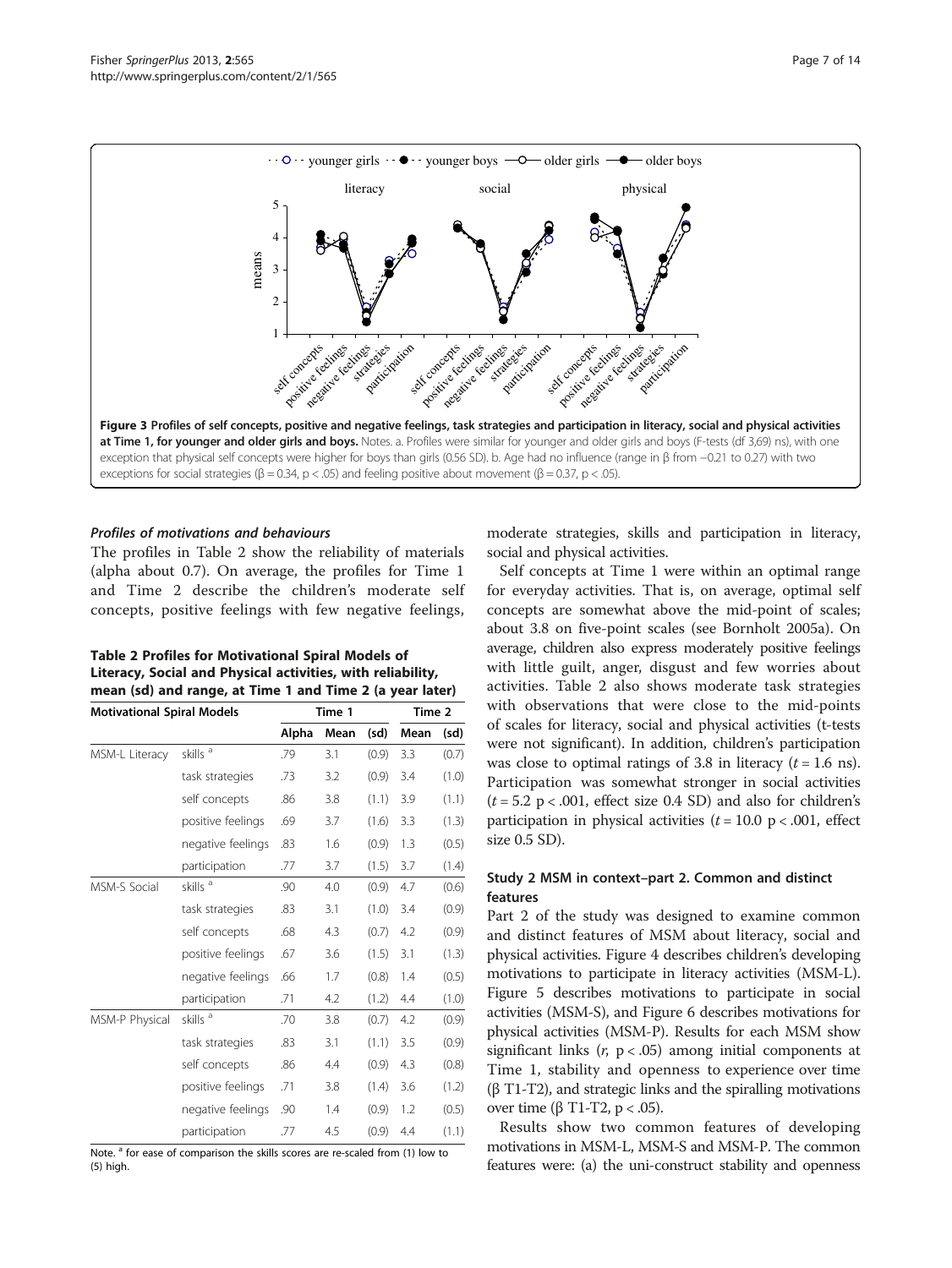to experience; and (b) the cross-linked spiral effects on self concepts and participation.

# Common features of developing motivations Stability and openness to experience

The results show that skills are generally stable about literacy and physical activities (MSM-L  $β_{(T1-T2)} = 0.82$ , MSM-P  $\beta$ <sub>(T1-T2)</sub> = 0.80). Social skills show moderate stability, tending to be more open to experience from one occasion to the next (MSM-S β<sub>(T1-T2)</sub> = 0.32).

Other components are moderately stable, remaining somewhat open to experience. Self concepts are typically open to experience (MSM-L  $β_{(T1-T2)} = 0.57$ , MSM-S  $β$ <sub>(T1-T2)</sub> = 0.34 and MSM-P  $β$ <sub>(T1-T2)</sub> = 0.34). Task strategies are also open to experience (MSM-L  $\beta_{(T1-T2)} = 0.44$ , MSM-S  $\beta_{(T1-T2)} = 0.53$  and MSM-P  $\beta_{(T1-T2)} = 0.50$ . The indicators of children's participation show variations in stability and openness to experience (MSM-L  $\beta_{(T_1-T_2)}$  = 0.22, MSM-S  $β_{(T1-T2)} = 0.51$ , MSM-P  $β_{(T1-T2)} = 0.33$ ).

In contrast, children's positive feelings about activities tend to be ephemeral (MSM-L  $\beta$ <sub>(T1-T2)</sub> = 0.04, MSM-S  $\beta_{(T_1-T_2)} = 0.14$ , MSM-P  $\beta_{(T_1-T_2)} = 0.13$ ). Negative feelings also tend to be ephemeral although negative feelings about reading show some stability over a year (MSM = R  $β_{(T1-T2)} = 0.38$ , MSM-S  $β_{(T1-T2)} = 0.19$ , MSM-P  $\beta_{(T1-T2)} = 0.13$ ).

# Cross-linked spiral models

The results show that self concepts have a consistent role in children's developing motivations for participation. Initial self concepts are associated with participation in literacy, social and physical activities (MSM-L  $r_{(T1)} = 0.32$ , MSM-S  $r_{(T1)} = 0.49$ , MSM-P  $r_{(T1)} = 0.30$ ). The cross-links show that self concepts feed forward to motivate subsequent participation (MSM-L β<sub>(T1-T2)</sub> = 0.24, MSM-S β<sub>(T1-T2)</sub> = 0.30, MSM-P  $\beta_{(T_1-T_2)} = 0.26$ ). In addition, these cross-links show that justifications of participation tend to support subsequent self concepts in literacy, social and physical

<span id="page-7-0"></span>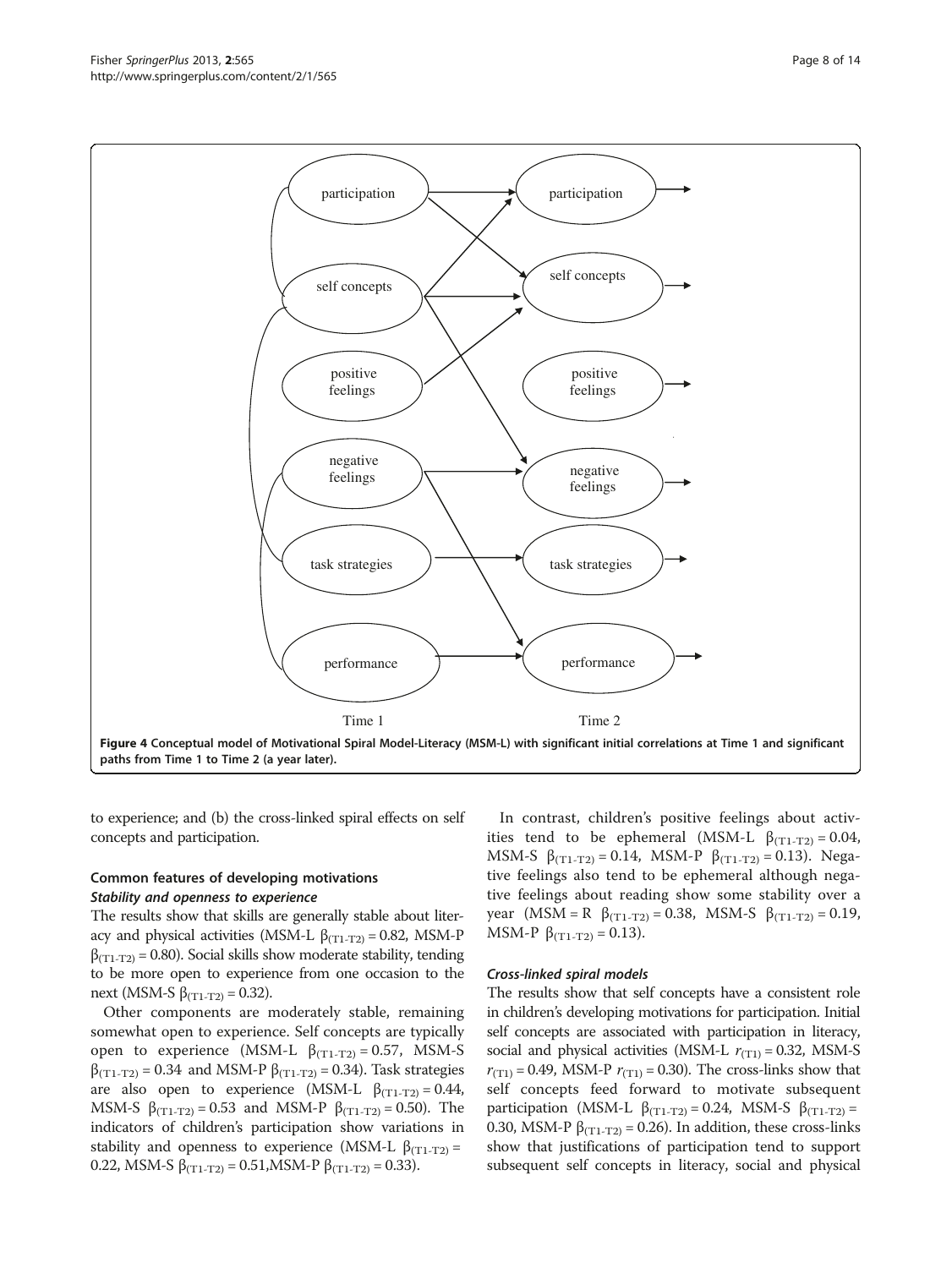activities (MSM-L β<sub>(T1-T2)</sub> = 0.32, MSM-S (β<sub>(T1-T2)</sub> = 0.21, MSM-P  $\beta_{(T1-T2)} = 0.25$ ).

#### Distinct features of developing motivations

This part of the results identifies the distinct features about children's developing motivations in the contexts of literacy, social and physical activities. The focus is on the role of feelings in initial motivations, and related multi-construct effects in each context.

# MSM-L literacy

Figure [4](#page-7-0) shows initial motivations where negative feelings tend to limit literacy skills, specifically for children who worry ( $r = 0.25$ ,  $p < .05$ ). Over time, children's positive feelings support self concepts (MSM-L  $β_{(T1-T2)} = 0.43$ ), limit negative feelings (MSM-L  $β_{(T1-T2)} = -0.24$ ) and subsequent skills (MSM-L  $\beta_{(T1-T2)} = -0.33$ ).

#### MSM-S social

The results for MSM-S in Figure 5 show that feelings are distinct features in initial motivations where positive feelings are associated with self concepts about social activities  $(r = 0.32)$ . In addition, self concepts support subsequent positive feelings about social activities (MSM-S  $\beta_{(T1-T2)} = 0.23$ ).

#### MSM-P movement

Figure [6](#page-9-0) shows that in initial motivations, negative feelings are associated with self concepts  $(r = 3.0)$  for children feeling guilty or worried, and positive feelings are associated with task strategies  $(r = 3.2)$ . In addition, positive feelings about physical activities support participation in subsequent activities (MSM-P  $β_{(T1-T2)} = 0.34$ ) and the strategies needed to initiate and complete tasks (MSM-P  $\beta_{(T1-T2)} = 0.30$ ).

<span id="page-8-0"></span>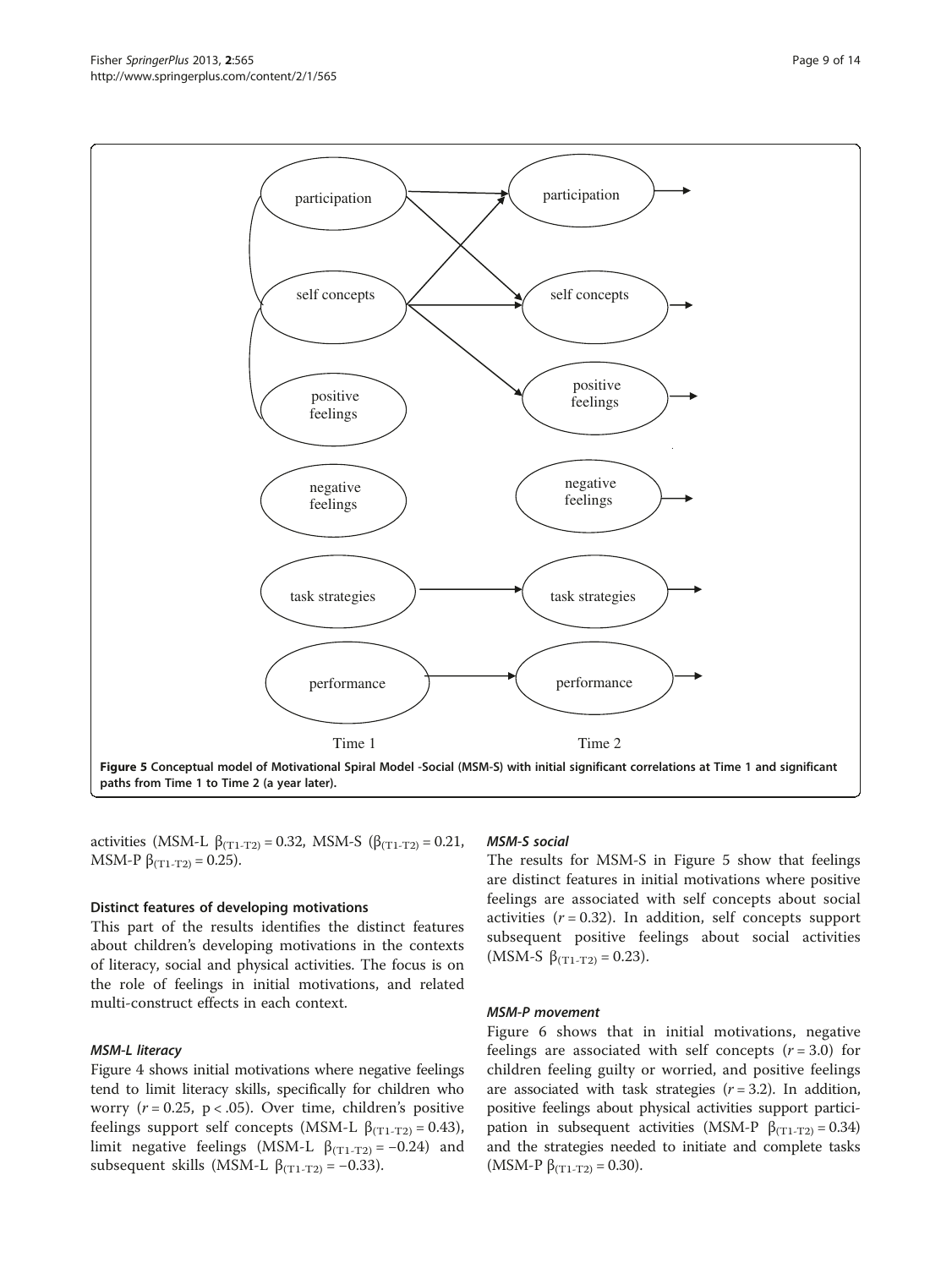Study 2 MSM in context–part 3. Motivational pathways Common and distinct features of MSM are results from Parts 1 and 2 using standard 'variable-oriented approaches' to analysis. In Part 3, developing motivations also benefit from a so-called 'person-oriented approach'. This approach used exploratory cluster techniques to form groups of similar children. Exploring children's motivations uses close analysis of profiles. Interpretations of the basic clusters of motivations suggest a standard pathway, as well as an alternative pathway through developing motivations.

The clusters described in Table [3](#page-10-0) are interpreted to describe MSM pathways through developing motivations. Interpreting profiles builds deeper understandings of children described by MSM general models. Simple clusters are appropriate with a representative sample. A basic non-hierarchical method suggested two clusters. Cluster A 'alternative pathways in MSM' includes some participants in each context (MSM-L 38%, MSM-S 18%, MSM-P 18%). However, most participants are in Cluster B as 'standard

pathways in MSM' in these everyday contexts (MSM-L 62%, MSM-S 82%, MSM-P 82%).

#### Literacy

Alternative pathways in MSM-L (Cluster A) highlight an increase over time in literacy self concepts and reduced negative feelings with an increase in participation over a year. In contrast, standard pathways in MSM-L (Cluster B) describe improved strategies and self concepts, a marked reduction in negative feelings about literacy, with a slight increase in skills and sustained participation in reading activities over the year.

#### Social

Interpretations of alternative pathways in MSM-S (Cluster A) are more interesting for social skills. Profiles in Cluster A highlight the increased social skills although strategies and self concepts decreased somewhat, with a sharp increase in participation. Standard pathways in

<span id="page-9-0"></span>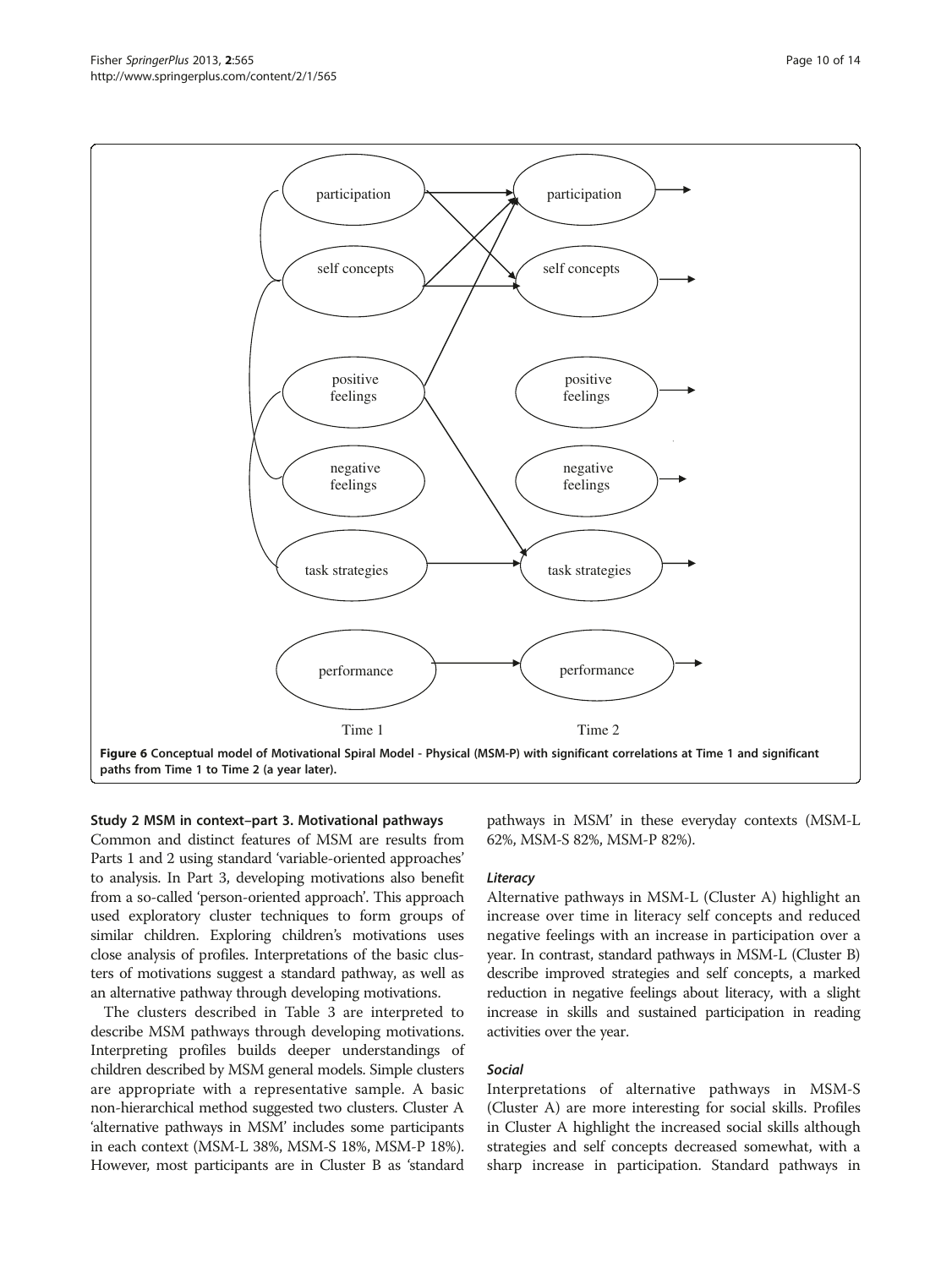# <span id="page-10-0"></span>Table 3 Profiles for clusters<sup>a</sup> of children in MSM pathways (Time 1 to Time 2) for skills, self concepts, feelings, strategies and participation in literacy, social and physical activities

| <b>MSM</b> pathways   | <b>Cluster A</b> |                   | <b>Cluster B</b> |                 |  |
|-----------------------|------------------|-------------------|------------------|-----------------|--|
| <b>Profiles</b>       | Time1            | Time <sub>2</sub> | Time1            | Time2           |  |
| <b>MSM-L Literacy</b> | Cluster A (38%)  |                   | Cluster B (62%)  |                 |  |
| skills <sup>b</sup>   | 3.1              | 3.2               | 3.2              | 3.4             |  |
| task strategies       | 1.0              | 1.1               | 3.8              | 4.5             |  |
| self concepts         | 1.4              | 1.8               | 4.4              | 4.8             |  |
| positive feelings     | 3.7              | 2.3               | 5.0              | 5.0             |  |
| negative feelings     | 1.7              | 1.0               | 5.0              | 2.0             |  |
| participation         | 1.0              | 2.0               | 5.0              | 5.0             |  |
| <b>MSM-S Social</b>   |                  | Cluster A (18%)   |                  | Cluster B (82%) |  |
| skills <sup>b</sup>   | 3.5              | 4.4               | 4.0              | 4.7             |  |
| task strategies       | 3.9              | 2.5               | 2.7              | 3.8             |  |
| self concepts         | 4.0              | 3.2               | 4.8              | 5.0             |  |
| positive feelings     | 2.3              | 1.0               | 5.0              | 5.0             |  |
| negative feelings     | 1.3              | 1.3               | 2.0              | 1.3             |  |
| participation         | 1.0              | 5.0               | 1.0              | 5.0             |  |
| <b>MSM-Physical</b>   |                  | Cluster A (18%)   |                  | Cluster B (82%) |  |
| skills <sup>b</sup>   | 3.7              | 4.0               | 4.0              | 4.5             |  |
| task strategies       | 3.5              | 5.0               | 1.0              | 4.2             |  |
| self concepts         | 3.2              | 2.6               | 5.0              | 5.0             |  |
| positive feelings     | 5.0              | 1.0               | 2.3              | 5.0             |  |
| negative feelings     | 5.0              | 2.3               | 1.3              | 1.0             |  |
| participation         | 3.0              | 1.0               | 2.0              | 5.0             |  |

Notes:<br><sup>a</sup> Cluster analysis used 'K-means' non-hierarchical method (e.g., Aunola et al. 2002).  $b$  For ease of comparison skills scores are re-scaled to range from 1 (low) to 5 (high).

MSM-S (Cluster B) show increased strategies, reduced negative feelings, increased self concepts and skills, and also a sharp increase in participation over the year.

# Physical

Alternative pathways for MSM-P (Cluster A) show increased strategies and skills, with reduced self concepts, positive feelings and participation over a year. In contrast, a standard MSM-P pathway (Cluster B) show sustained self concepts, with increases in task strategies, skills, positive feelings and participation in physical activities over the year.

In summary, the clusters identify variations in the motivational pathways that are suggested here for several groups of children. This approach uses detailed information to form groups of similar children, where larger samples may allow cluster programmes to suggest further refinements in the diverse motivational pathways. For this sample of children, the suggested profiles make a useful addition to standard variable-oriented approaches as models of developing motivations. Such a person-oriented approach contributes to an understanding of the diversity in developing motivations in MSM.

# **Discussion**

The results support the main proposal in identifying the common and distinct features of children's developing motivations for literacy, social and physical activities. In particular, the common features of MSM developing motivations are evident across contexts. These include proposed variations among MSM components in the stability and openness to experience, and the cross-linked spirals that characterize Motivational Spiral Models. As expected, the features of MSM that are distinct to each context are connected with children's positive and negative feelings about these everyday activities.

In brief, the findings highlight the common socialcognitive processes as well as the distinct roles of positive and negative feelings in children's developing motivations in the contexts of literacy, social and physical activities.

# Limitations and strengths in the design

It is important to note features that may limit and strengthen interpretations of the findings. For instance, initial screening identified the representative sample of girls and boys across a wide age range in locations close to the national socio-economic average. It is also a critical feature of the design that materials are appropriate for such intensive fieldwork, without inducing fatigue or boredom. The materials are brief, meaningful and useful indicators of self concepts, feelings, strategies, skills and participation that are appropriate for such typically diverse groups of children (e.g., Bornholt et al. [2005](#page-12-0); Marsh et al. [2005](#page-13-0); Davis-Kean and Sandler [2001](#page-12-0)).

The profiles for these children were age-appropriate for the population, with few exceptions. Screening is an essential although time-consuming feature of projects in naturalistic settings. Attention to screening cognitive, physical, social and emotional indicators, and project location, therefore suggests where the findings may be applied.

The intensive fieldwork with individual administration led to one of the main limitations in the small sample size in Study 1. As with any design, there are benefits and weakness in case studies, in small samples on specific factors, and in moderate and large samples. For instance, there may be benefits in MSM over several occasions, say, two or three months apart, although substantial samples would be needed for structural equation modelling and latent growth curves. However, such considerations may be balanced by the depth of findings presented here with representative samples in locations of average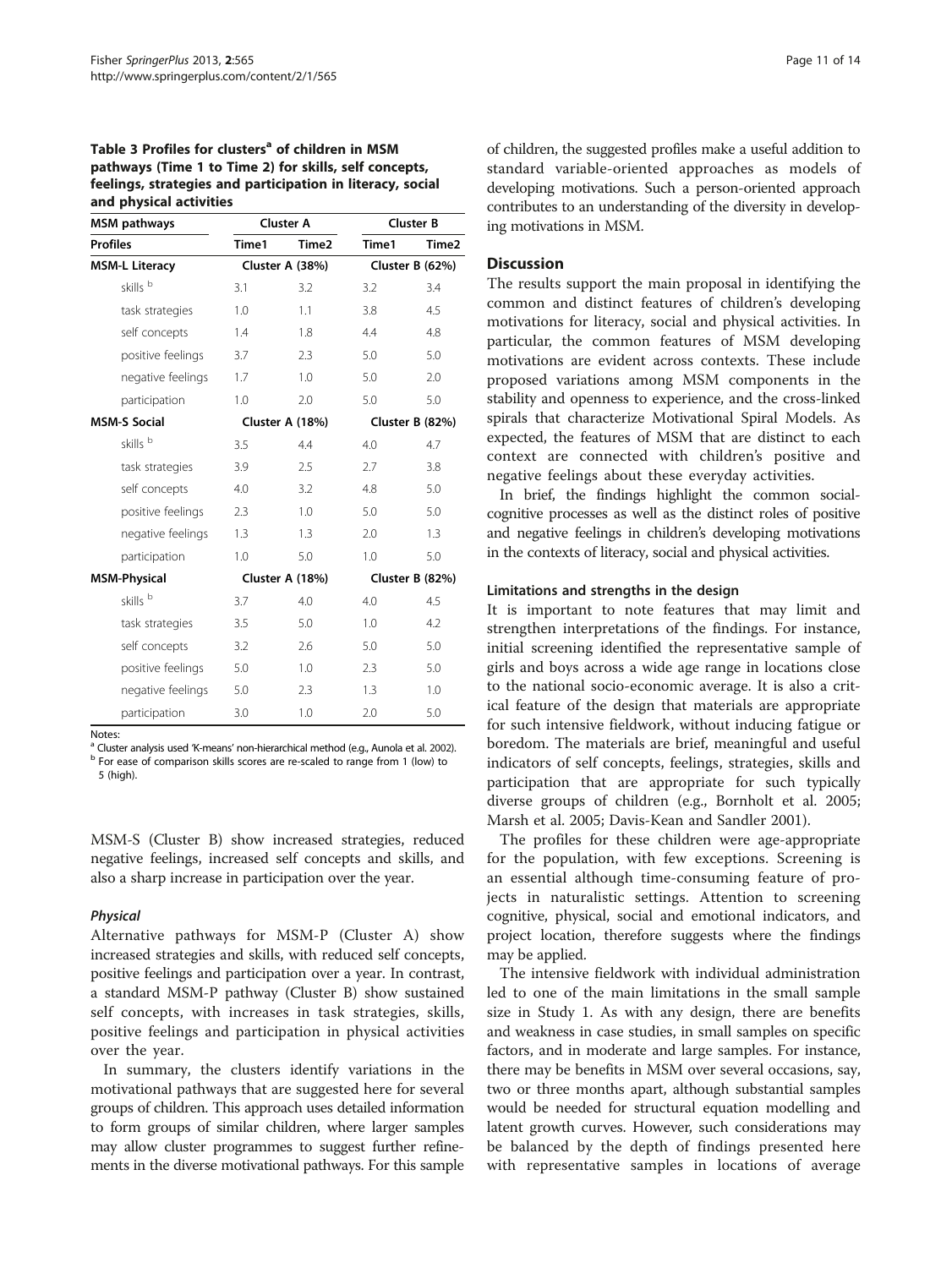socio-economic indicators. In some ways, the sample in Study 1 may be considered adequate for the purpose, where findings underlined the importance of careful screening, and are confirmed with another sample of children in Study 2. In contrast, the sample in Study 2 has sufficient power (83%,  $r \ge 0.3$ ,  $p < .05$ ). Therefore, it is reasonable to conclude that the sample size is satisfactory for the purpose, and that we may draw on these findings with some confidence. It remains for further research to apply the Motivational Spiral Models to additional activities and in other locations.

# Common features of motivational spiral model MSM

Results support the proposed MSM based on four conditions, with few exceptions. First, self concepts are important in children's initial motivations. At Time 1, self concepts are linked with task strategies in literacy, positive feelings of social activities, and self concepts tend to limit negative feelings about physical activities. In particular, the self concepts are what children think about themselves and these activities that are associated with participation in literacy, social and physical activities, notably over and above skills on standard assessments. Findings confirm correlational and experimental evidence from attitude-behaviour and related models (Bornholt [2005a;](#page-12-0) Hattie [1992;](#page-13-0) Wigfield and Eccles [2000](#page-13-0)). It is evident that self concepts support children's participation in activities in these diverse everyday contexts.

The second condition is that systematic variations in uni-construct models generally apply across contexts. Specifically, results show the stability of skills in literacy and physical movement. Yet social behaviours are more open to experience, so perhaps these activities are inherently context-dependent (Fisher and Spencer [2013\)](#page-12-0). In brief, for skills that vary systematically with age, the rank order seems to remain stable over time.

As expected, children's self concepts are somewhat open to experience. This applies across literacy, social and physical activities. The findings confirm that self evaluations draw on personal and social interpretations of events, in a common if controversial finding (see Aunola et al. [2002;](#page-12-0) Bornholt [2005a;](#page-12-0) Harter [1996](#page-13-0); Retelsdorf et al. [2011](#page-13-0); Spencer et al. [2003\)](#page-13-0). Findings also highlight the ephemeral nature of positive and negative feelings that are typically unsustained over time, with notable exceptions.

The third condition in Motivational Spiral Models considers multi-construct and cross-linked spirals from Time 1 to Time 2. For instance, multi-constructs link feelings with other motivations and behaviours, in particular contexts (e.g., Bornholt et al. [2005](#page-12-0)). MSM are characterised by spiralling cross-links among self concepts and participation. Results clearly show that self concepts motivate and justify participation, and the spiral effects

are common to developing motivations for literacy, social and physical activities.

Condition four concerns the positive and negative feelings in developing motivations. Any situations in which feelings are associated with initial self concepts are particularly interesting. The research in other contexts (e.g., Bornholt et al. [2005;](#page-12-0) Forgas [2001](#page-12-0); Greifeneder et al. [2011;](#page-13-0) Sedikides [1995\)](#page-13-0) suggests that feelings may alter self concepts, in specific situations. The implications are that social-emotional processes in initial motivations (at Time 1) suggest variations of meanings, as perhaps ambiguous situations. Specifically, results show no links for initial self concepts with positive and negative feelings about literacy. In contrast, there are subtle links between positive feelings and self concepts about social activities, and also where guilt or worry may alter self concepts about physical activities. It seems reasonable to conclude that positive and negative feelings about activities tend to elaborate self concepts in these particular situations.

It is evident children generally feel moderately positive and that few children feel guilt, worry, anger or disgust about literacy, social and physical activities. Feelings are brief responses to specific events (e.g., apparent exceptions suggest absence of negative feelings about literacy over a year). Interesting links with motivations and behaviours include positive feelings to task strategies and participation in physical activities, and negative feelings to subsequent reading skills (e.g., moderate initial worry supports an increase in subsequent reading skills, and strong initial concerns by few children limit subsequent literacy skills). Detailed findings identify where case studies and experiments in naturalistic settings would be worthwhile on the roles of feelings in specific contexts. Overall findings show that feelings are typically unsustained over time, and that positive and negative feelings would have quite distinct roles in MSM, in specific situations.

# Conclusion

Understanding the common and distinct features of children's developing motivations establishes the contribution of Motivational Spiral Models MSM to theories and models of motivation. In addition, the exploration of standard and alternative MSM motivational pathways across contexts extends earlier research on developing motivation and skills that also consider accumulative models in development (e.g., Aunola et al. [2002;](#page-12-0) Prior [1999\)](#page-13-0). The person-oriented and variable-oriented approaches to understanding children's developing motivations extend findings in large-scales studies with adolescents, and also correlation and experimental studies with children in specific fields (e.g., Aunola et al. [2002](#page-12-0); Bornholt et al. [2005](#page-12-0); Chapman et al. [2000;](#page-12-0) Malti et al. [2009](#page-13-0); Martin [2007](#page-13-0); Prior [1999;](#page-13-0) Retelsdorf et al. [2011\)](#page-13-0). The major contribution of this project is to contextualise MSM Theory of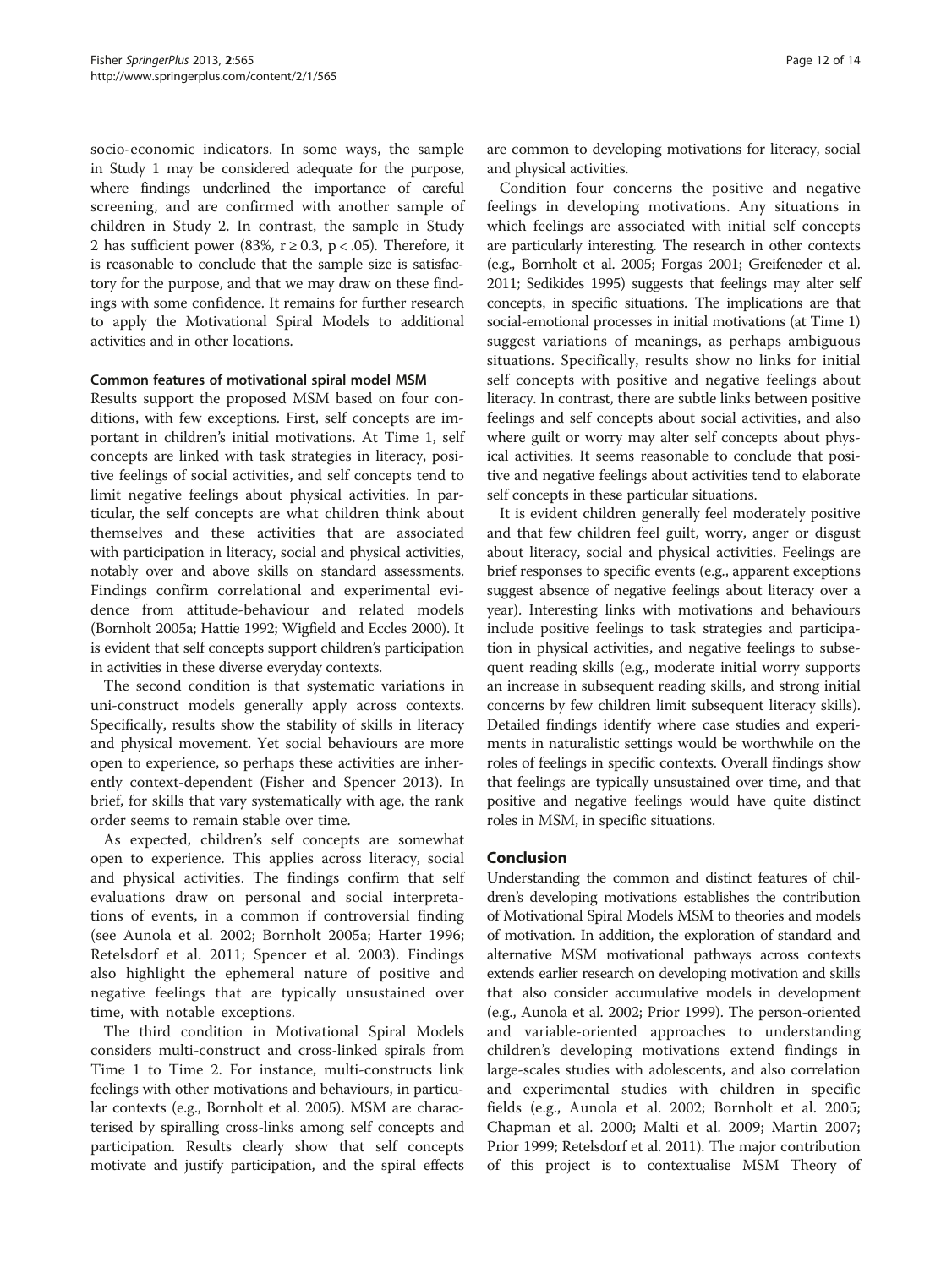<span id="page-12-0"></span>developing motivations, by detailed examinations of the common and distinct features of children's motivations in the contexts of everyday activities.

The proposed Motivational Spiral Models across these diverse contexts open avenues for research on children's developing motivations to participate in activities, building on earlier work about other activities and motivation in developing skills. In particular, findings confirm and expand on self concepts that motivate and justify engagement in activities, and highlight the standard and alternative pathways that implicate children's thoughts, feelings, strategies, skills and participation.

Findings provided ample support for common and distinct features of Motivational Spiral Models. It is clear that self concepts are important in motivations for alternative and standard paths to participation in activities. MSM advance traditions of research on social-cognitive processes that support participation in activities, and renews our interest in the justifications of participation that support developing self concepts. It is important to notice the common links in MSM as uni-construct models of stability to highlight the openness to experience. This is where intervention programmes would be effective.

Understanding children's developing motivations also focuses attention on particular thoughts and feelings. Ongoing projects examine children's self concepts about the body as foundations for early depressive symptoms, where positive and negative feelings tend to develop somewhat independently (see also Bornholt et al. 2005). Other projects consider the strategic situations that may sustain emotional responses to experience for children with specific clinical conditions, and the roles of parents, teachers and trained observers, as well as self concepts about social behaviours in context (Fisher and Spencer 2013).

The findings from person-oriented and variable-oriented approaches support proposed Motivational Spiral Models, and suggest extending MSM to vary the time intervals in other contexts. There are clear applications to differential rather than one-size-fits-all programmes in clinical and community settings. It is therefore reasonable to conclude that common and distinct features of MSM advance theories of developing motivation for participation in the activities that support general health and well-being.

#### Competing interests

The author declare that she has no competing interests.

Received: 1 June 2013 Accepted: 21 October 2013 Published: 25 October 2013

#### References

- ABS (2006) Socio-Economic Indicators for Areas. Australian Bureau of Statistics, Canberra, [www.abs.gov.au](http://www.abs.gov.au) [cat. nos. 1351.0.55.015 and 1351.0.55.038]
- ACER (2003) TORCH Test of Reading Comprehension, 2nd edn. Australian Council for Educational Research, Melbourne
- Aunola K, Leskinen E, Onatsu-Arvilommi T, Nurmi J (2002) Three methods for studying developmental change: a case of reading skills and self concept. Br J Educ Psychol 72:343–364
- Bjornelv S, Nordahl HM, Holmen TL (2011) Psychological factors and weight problems in adolescents. The role of eating problems, emotional problems, and personality traits: the Young-HUNT study. Soc Psychiatry Psychiatr Epidemiol 46(5):353–362
- Bornholt LJ (2002a) Children's task strategies for a test of reading. Contemp Educ Psychol 27:80–98
- Bornholt LJ (2002b) Thoughts, feelings and intentions to learn: attitudes by beginning teachers towards Aboriginal peoples. Soc Psychol Educ 5:295–309
- Bornholt LJ (2004) Enhancing reading self concepts that 'feed forward' to improve task choices for children with reading difficulties. Aust J Learn Disabil 9:25–27
- Bornholt LJ (2005a) ASK-KIDS inventory for children. Test Manual. ACER Press, Melbourne
- Bornholt LJ (2005b) Aspects of self knowledge about activities: an integrated model of self concepts. Eur J Psychol Assess 21:156–164
- Bornholt LJ, Piccolo A (2005) Individuality, belonging and children's self concepts: a learning spiral model of self evaluation, performance and participation in physical activities. Appl Psychol 54:516–537
- Bornholt LJ, Spencer FH, Fisher IH, Ouvrier RA (2004) Cognitive screening for young children: development and diversity in learning contexts. J Child Neurol 19:313–317
- Bornholt LJ, Brake NA, Thomas SK, Russell LA, Madden S, Anderson G, Kohn M, Clarke S (2005) Understanding affective and cognitive self evaluations about the body for adolescent girls. Br J Health Psychol 10:1–10
- Bornholt LJ, Ajersch S, Fisher IH, Markham RH, Ouvrier RA (2010) Cognitive screening for children and adolescents: general limits or ceiling effects? J Child Neurol 25:567–571
- Brake N, Bornholt LJ (2002) Optimal physical self concepts for children. Prim Educat 2:18–23
- Brake NA, Bornholt LJ (2004) Personal and social bases of children's self-concepts about physical movement. Percept Mot Skills 98:711–724
- Chapman JW, Tunmer WE, Prochnow JE (2000) Early reading-related skills and performance, reading self-concept, and the development of academic selfconcept: a longitudinal study. J Educ Psychol 92:703–708
- Chatzisarantis NLD, Biddle SJH, Meek GA (1998) A self-determination theory approach to the study of intentions and the intention-behaviour relationship in children's physical activity. Br J Health Psychol 2(4):343–360
- Coleman C, Bornholt LJ (2003) Reading self concepts and task choices for children with reading difficulties. Aust J Learn Disabil 8:24–31
- Davis-Kean P, Sandler HM (2001) A meta-analysis of measures of self-esteem for young children: a framework for future measures. Child Dev 72:887–906
- de Onis M, Onyango AW, Borghi E, Siyam A, Nishida C, Siekmann J (2007) Development of a WHO growth reference for school-aged children and adolescents. Bull World Health Organ 85(9):660–667
- Downs DS, DiNallo JM, Savage JS, Davison KK (2007) Determinants of eating attitudes among overweight and nonoverweight adolescents. J Adolesc Health 41(2):138–145
- Elliott CD (2007) Differential Abilities Scales, 2nd edn. The Psychological Corporation, San Antonio, Texas, USA
- Everitt BS, Dunn G (1983) Advanced methods of data exploration and modelling. Heinemann Educational Books, London, UK
- Fisher LJ, Spencer FH (2013) Children's Social Behaviour for Learning (SBL): Extending observations of social behaviour. Research Papers on Development & Diversity. Vol II. Watervale Systems, Sydney, pp 336–369
- Fisher LJ, Spencer FH, Ouvrier RA (2010) SYSTEMS-R cognitive screening. Watervale Systems, Sydney Australia
- Forgas JP (2001) Affective influences on thinking and behaviour: implications for clinical, applied and preventive psychology. Appl Prev Psychol 10:225–242
- Goetz T, Nett UE, Martiny SE, Hall NC, Pekrun R, Dettmers S, Trautwein U (2012) Students' Emotions during homework: structures, self-concept antecedents, and achievement outcomes. Learn Individ Differ 22(2):225–234
- Gramzow RH, Sedikides C, Panter AT, Insko CA (2000) Aspects of self-regulation and self-structure as predictors of perceived emotional distress. Pers Soc Psychol Bull 26:188–206
- Greenwald AG, Banaji MR, Rudman LA, Farnham SD, Nosek BA, Rosier M (2000) Prologue to a unified theory of attitudes, stereotypes and self-concept. In: Forgas JP (ed) Feeling and Thinking. The Role of Affect in Social Cognition. Cambridge University Press, Paris, pp 308–330